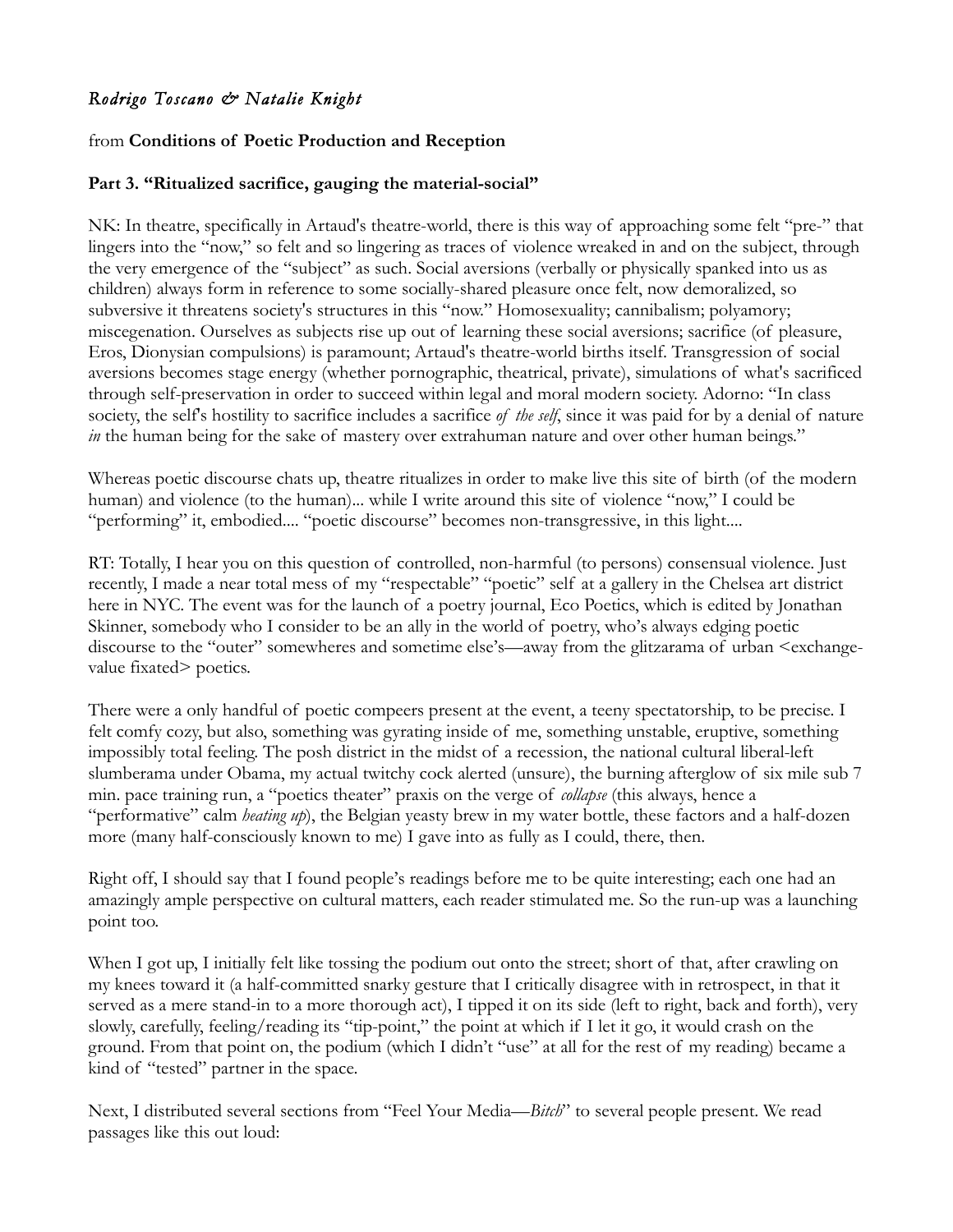R: You interested in mind-fucking? S: Mhm.

R: You want to see the poets mind-fucking poets? S: Yeah.

R: You sure you want' em? S: I'm sure.

R: They're going to give you an overall physical first...alright? S: Ok.

R: Okay? S: Yeah, that's fine.

R: Yeah? S: Mhm.

R: Are you stupid? S: Hardly.

R: You're not? S: No.

R: You know what you want? S: —I know what I want.

Afterwards I got on the ground and did "plank tumbles" (on my back, legs flung high in the air, then plopping down really hard; incidentally, I re-injured a gimpy ankle doing that). During that exertion, I had two spectators alternatively say, "mm—*hm*" and "siddown, slut!" After that, I put my ear to the ground, and began to very forcefully "ass-slap" the ground in offset jaunty rhythms to lines like these:

"Every single minute, second, of people—around the globe—recording—distributing—their plight—for all the world—to see—to become—us—for a minute, a second, is—"

"Every single—bone—broken—gash—sustained—*retained*—by the people—is a plexiglass crack—on the snazzy eye of—the idol's—crooked—face"

Anyway…there were about six more such physical-verbal activities…and it sounds rather fitful all of it (about 12 minutes total), and it no doubt came off as such to some—and how not?

What in the world was I after? (Also, given that "Feel Your Media—*Bitch*" was written to be "performed" (god I hate that word) by five people along with music, the piece lasting just under one hour). Well, I have a hard time answering that straight out, to be honest with you. I wasn't in pursuit of anything that would "stick" or necessarily "make a scene," that's for sure. It seemed more a moment of pure *expenditure* without any "lift" (artistic or even immediately political poetic lift) from the event. I also don't think I was being "transgressive" per say, nor do believe I was force-feeding a "critique" of anything specific. Was it a series of "compulsions" dumped on people, just because I could? The day after, I definitely felt so, but now, I most decidedly say *no.* 

Ok—I *should* take a crack at it—what was I doing? Well, your excellent gloss on Adorno's quote about social-material "personal" sacrifice is very clutch for me to even begin to think of it. So, I'd say my action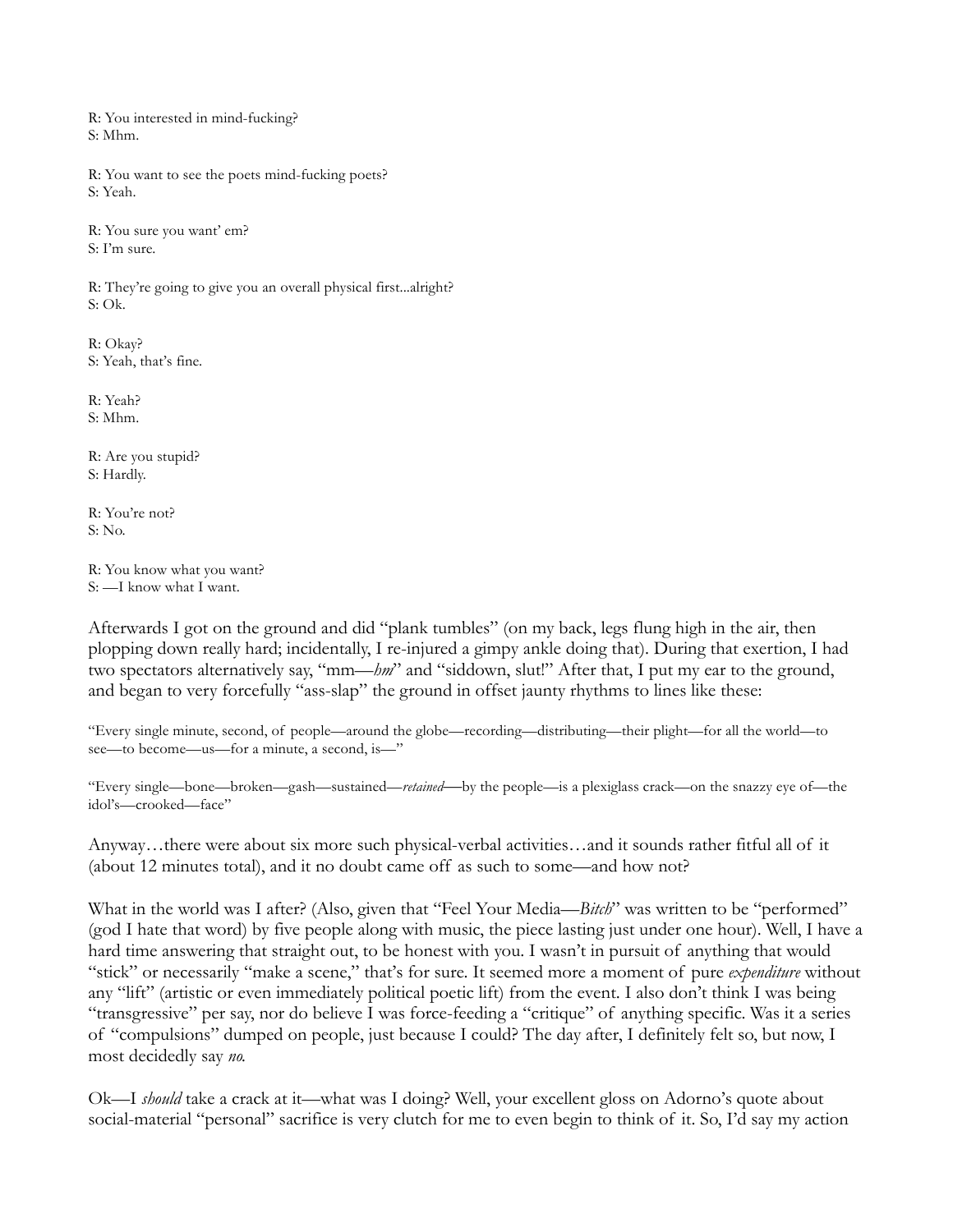that night was a ritualized "sacrifice" of *self-preservative* moments previous to the "event," specifically, political representative moments (as *expended* by text, as *re-potentialized* by several psychodynamic bodily responses to those text-meanings). Perhaps it was a desperate way of hailing & demonstrating the *very ability* to have social-political art "act out" of its "own" accord (a neo-modernist illusion, to be sure, but still, different orders of action angling in on the problematic of political representation).

Question (feeling rather empty now): how does one gauge *connection—*in full disbelief—and still have it mean something?

R: You interested in rotating devices? S: Mhm.

R: You want to see gauges gauging gauges? S: Yeah.

R: You sure you want' em? S: I'm sure.

R: They're going to give you a sensation of expanding fast—at first...alright? S: Ok.

R: Okay? S: Yeah, that's fine.

R: Yeah? S: Mhm.

R: Are you naturally artistic? S: Hardly.

R: You're not? S: No.

R: You know what you want? S: —I know what I want.

NK: *Connection—*in full disbelief—to me, implies the fundamental mediation of everything thus connected. Wish I could have seen this playing (rather than performance) at the gallery; what I imagine you to be enacting, in part, is a living illustration of the ways that sensuous, human, bodily energies (including those energies that go into the pretty much aesthetically-not-sensuous drudgery of rote, repetitive jobplace work) get ossified in material things, and how these things can "dominate." That podium, it needed to come down, feel its foundations rocked, why? So that the conceptual, theoretical assumptions of the audience are rocked—that podium placed in front of poets at a gallery opening being like a manifestation of Aesthetic Assumptions as such.

There's something here, about how to mediate the very mediation of connections between things and people – how to intercede in that. Even in the title of your piece, "Fuck Your Media—Bitch" (FYMB), I think there's an implied compulsion to intercede into the mediation of media (if I can get away with that), to foreground that, to portray "intimate" one-on-one sensuous interactions as hyperreal experiences of media, to suggest media as the real-ist that this world gets, and, like in an later episode of FYMB, to actually bring a laptop on stage and present the "intimate" relationship between machine and body that many of us experience daily.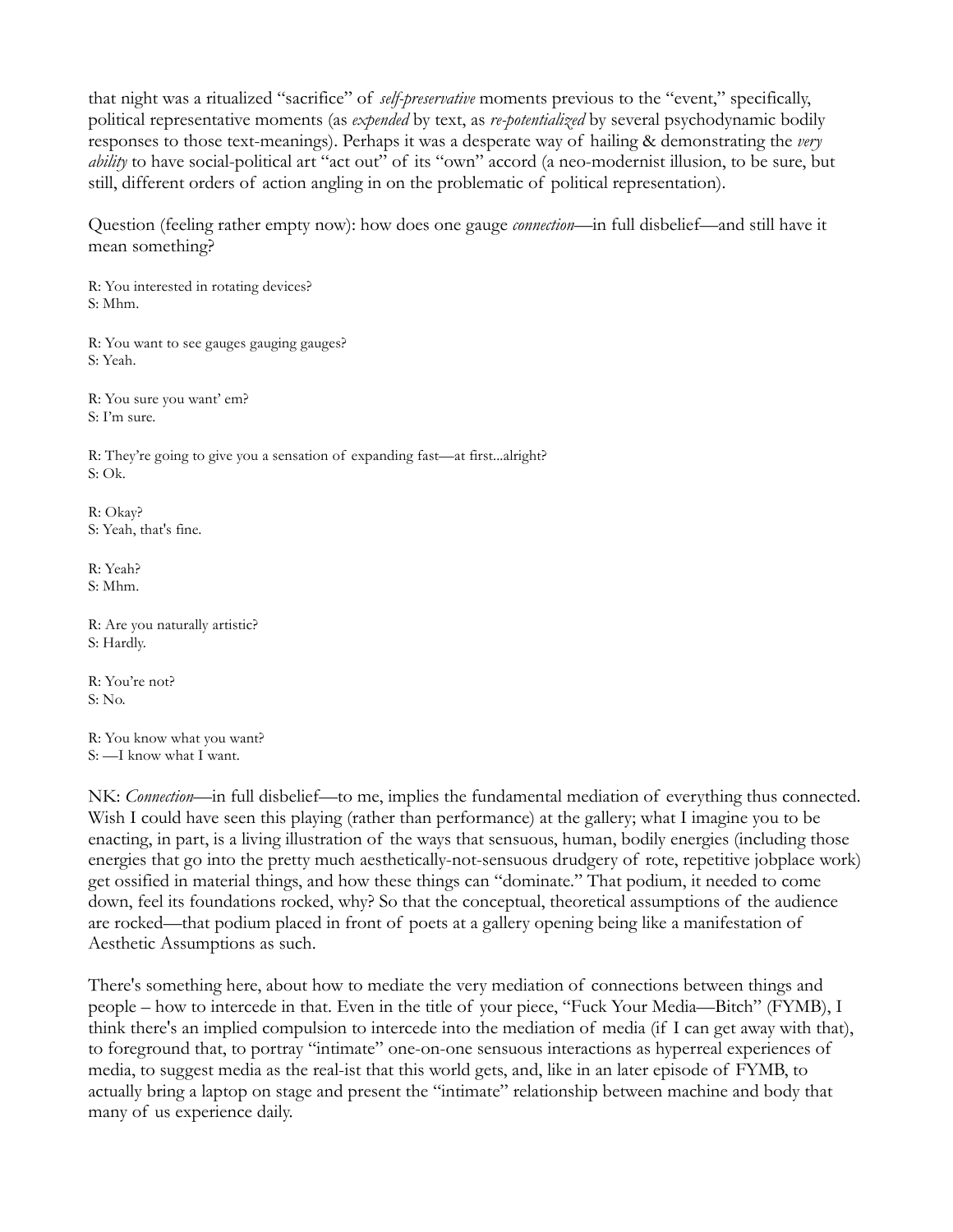Where I find the "gauging" of connections most creatively (and, even, politically) charged, for me at this moment, is in looking at subjectivities – of role-players, and how these roles mediate our subjectivities to such a total extent, who's to say what lies "outside" the roles we inhabit? In that later scene in FYMB, with a laptop on stage and players reading from the screen (with certain quite subtle role-affectations developed in the poetics themselves), the *thing*, the computer, is what "delivers" the subject positions to these roleplayers. I mean that they literally find their expression (their lines) *inside* the thing, but also more abstractly depend on this object to facilitate their social relationship to both the artificial "scene" and poetics theater space, as well as to the audience and the porous sociality of the world that continues to drudge no matter what subversive piece is performed in whatever hallway or closet. The agency given, lying in, exorcised out of, the object in the episode...fascinates me.

Because: as if it's not hard enough to deal with the connective mediations (and antagonisms therein) between yourself and another body; as if it's not enough to attempt communication while speaking out of the *multiple* masks you don, layered to ridiculousness—it's in part only *in* interaction with some inanimate object (computers, increasingly) that you're able to make manifest, for a flicker of a moment, the felt and projected traces of an identity that's socially validated, verifiable. It's like...the most magical theatre Artaud could have posited becomes increasingly necessary, possible, and utterly subsumable in the encroaching of objects into our subjective roles. What makes us...*us*...is what, very tangentially, I see FYMB grabbing at what says my face isn't merely a trace of my media?

Well (phew) there's still body-to-body contact. Can't stay subjectively mediated through virtual wavelengths forever, luckily. I guess returning to your question, it seems like foregrounding where and how the subjectivity of an individual slips into some personification of an object, how objects seem to require their presence in order for bodies to make manifest a socially valid identity (even if it lasts only momentarily) *necessarily* gauges connection while *necessarily* proving it trouble-laden. To me there's an absolutely immediate relationship, one that jumps out, between this and political, global concerns—where objects and subjects and their antagonisms are totally charged roles in which to analyze events.

RT: I think you just hit on it—why it bugged me kneel-walking up to the podium. At that moment, it wasn't about the podium (its object <social> status)—it was about a solitary-subjective moment, a "me," what He "thought" about it. You know, I could have just said that, "and then…he kneel-walks up to the podium, the gesture, a mock reverence of still-bodied utterance; it collapses into its opposite; mock becomes frock of podium-authority, oops." What followed though, I think speaks to your "connective mediations." The actual tipping of the podium, demonstrated a tension between it and me, and by apprehension of that "what's going to happen; what do I want to see happen" moment, a tension between the spectators themselves is brought into momentary being. The realization of points-of-no-return in social relations is still what's on the table, politically, for me. The word is still Revolution. Tipping points, tons of them, building up toward it. But the object (touched, handled, engaged) *wasn't* tipped, it *wasn't*  crashed on the ground, so the object-status of the language that followed after that activity can be said to be neither prologue nor epilogue to that act of tipping. What is it? It's the *politically intentional* positing of an unstable field of possibilities, not "random" or "chance" based possibilities, but rather, body-based, the actual impulse someone felt to come and help hold it up or to knock it down, that was *preserved*. The "drama" from that moment on is—how is this *us*—going to be expended. Feel Your Media—*Bitch.*

But these are Poetics Theater *tactics.* I want to return to your notion (the way I read it) of a PT *strategy,*  beginning with this "lingering traces of violence wreaked in and on the subject, through the very emergence of the "subject" as such," the stuff about "social aversion," as made—how to put it—sensible (?) through "sacrifice." What's haunting me is your suggestion of (actual) body-rupture as poetic strategy.

Can "social aversion" *hold up* (long enough) to detourn it?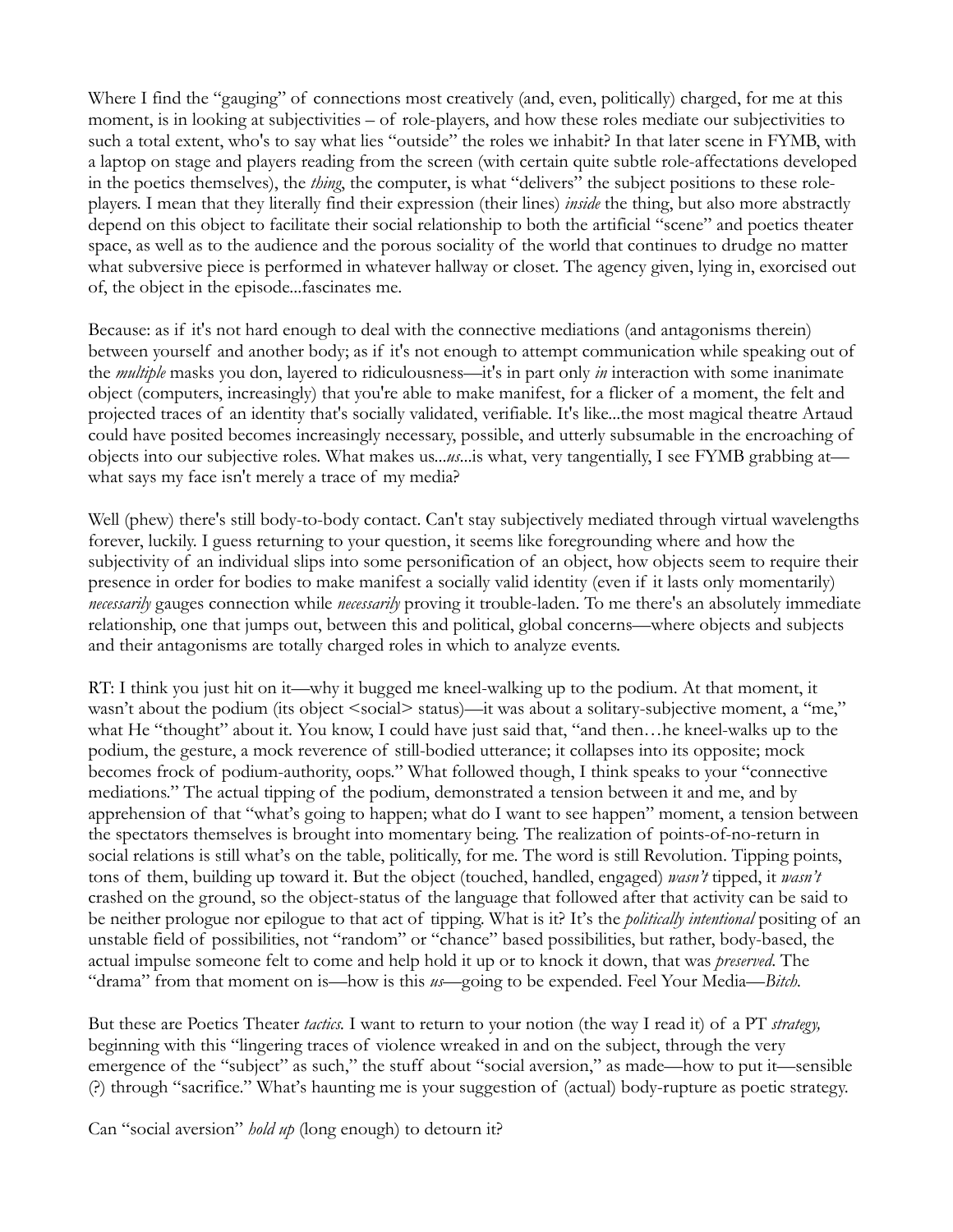What might be the opposite of "mastery over extrahuman nature and over other human beings (in order to succeed within legal and moral modern society)"?

Can the commodity be made to bleed?

NK: That the podium wasn't tumbled is indeed revealing. The challenges of articulation have been, and will be, many. But articulate we must—Revolution, or "the realization of points-of-no-return," as apt as any a place to "begin." I get this uncanny, almost fateful sensation in articulating myself right now, because there's a dire risk of receding from this moment of unleashed potential that you speak about. Language comes *right now* (or is always already here) to flatten me out, skewing allusions to action into mere verbal traces of those actions as soon as they're articulated. *Right now* I can't write real-time, that's the necessary element *to* writing, versus song, play, theatre (embodied forms). Hence I think your language in FYMB was neither prologue nor epilogue to Revolution (symbolized by a tipsy podium) because it was mediated by body movement. There's no direct antagonism between language and action; instead I think there's multiple, simultaneous antagonisms, and because of this, the artist can find ways to skirt and shimmy into, between, amongst these antagonisms. If it was a direct, binary relationship of opposition between action and language, or speech and writing, we'd be screwed.

And so I guess I'm starting out by talking about tactics here, as well. The ideas of sacrifice and ritual are really important to me right now because in them I see a zone where these multiple antagonisms are not flattened, nor presumed "over," nor abhorred. They're lived through and they threaten, and when we sacrifice to them we risk losing identity—and walk into that, knowing it's likely a space we'll inhabit. If the object-world seems to subject us to its own rules and regulations, if we're increasingly asked to find our reflections through the mediation of exchange, sacrifice removes the quasi-autonomous, concealed agency in the object by setting up parameters. I think certain ritualized practices, by making equivalence overt rather than hidden, create a space where *we can imagine* a world in which commodities no longer assert themselves as social entities. By setting up something to sacrifice, or to sacrifice to, what's concealed in an exchange relation is brought into full relief. I *don't* mean, however, constructing a wide system of sacrifice that defers responsibility to some kind of myth or messiah "beyond" the lived world—just that ritualized spaces *in* the lived world are generative. I think there's a major relationship between the (inherently exclusionary) recuperation of a person's identity through the mediation of objects and the concealed nature of the object-world itself. Exploring one of these sites affects, or bleeds into, the other. This begins to suggest where *actual* body-rupture might be political action. Body-rupture would be a tactic. Inhabiting social aversions causes identity to reconstitute—this is body-rupture.

How to place this historically. One thing I'm starting to think is that an historical placement isn't necessarily antagonistic to real-time. That it has been from the... I don't know, inception of Western philosophy, okay, but it doesn't *have* to be. You are interested in and so talented at revealing those points-of-no-return because I think you're really aware that these moments are also *spaces* in which energy is contributing. Points-of-no-return are so-named because from an historical glance-back, we perceive them as such—they can't be called that unless we're straining our necks behind us to see how the world appears in perspective. So you can't "see" it, a point-of-no-return, as it's happening, because it qualitatively isn't that. Quantitatively it isn't that either; I mean that the historical glance-back also necessarily changes the elemental structure, adds and subtracts the quantitative parts that we say constitute that "period of Revolution." The way a bank of statistics hones in on particularities, while therein excluding others, quantifying (therefore qualifying) some while disquantifying and disqualifying others.

So an historically engaged rupture might be kind of what we're talking about here. Your work, I think, tends to construct and allude to that time and space of rupture, attempting to tactically produce and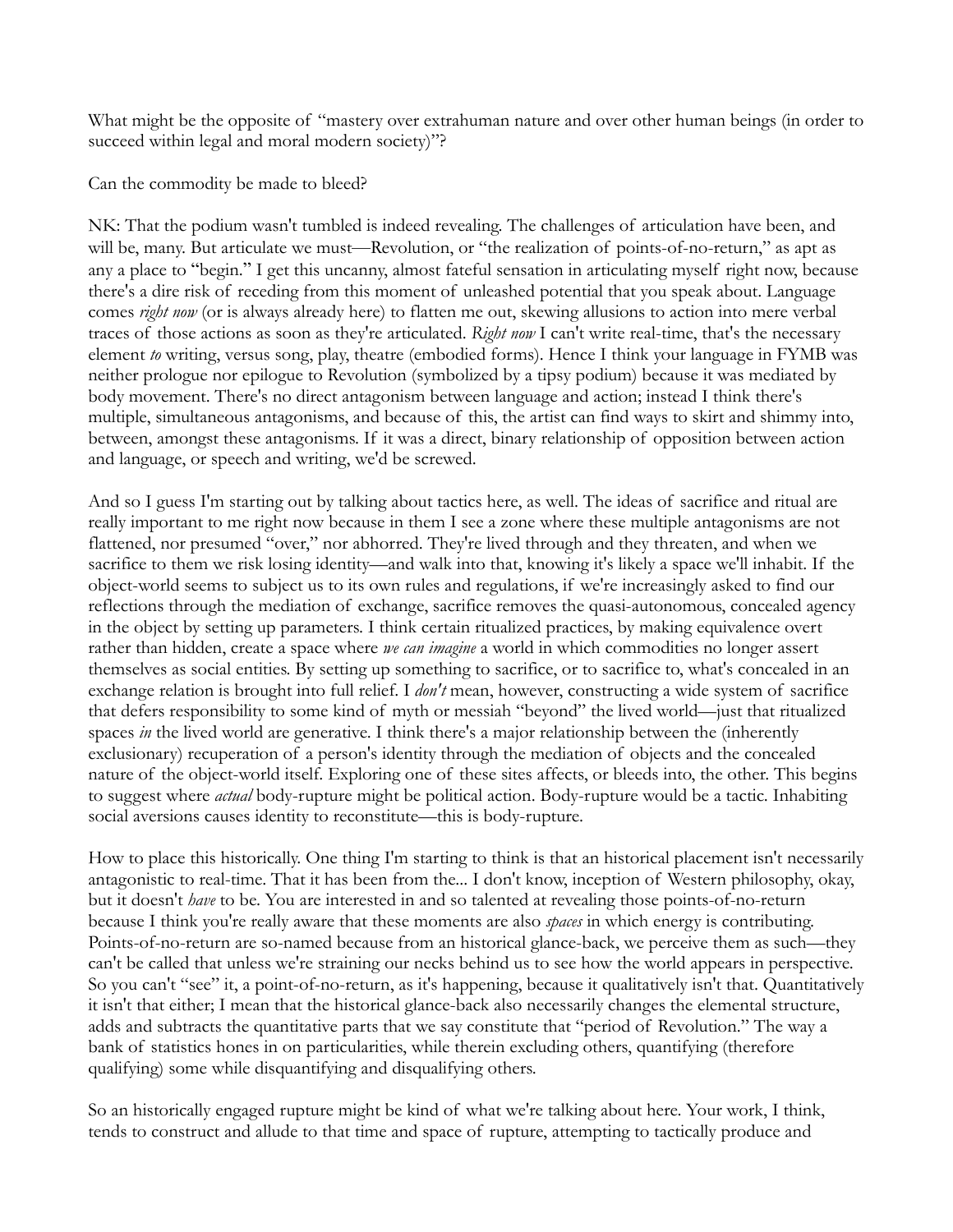embody it. Maybe one way of gauging a work's rupture is whether or not the work itself *bleeds*: how does it leave traces, and does it trickle.

Are we asking for blood, then? In a way I think I am, in a ritualized way I am. Man, if you or I could articulate an alternative to that mastery (and slavery) required in the individual in order to *be* an individual in modern society—we'd have some things solved, huh! A giant conversation. Well, I think part of the problem is how we suffer from internal and external equivalences between radically nonequivalent parts (in ourselves and – expanded – to the global). A rupture of the object and of the body (however poetic you want to take that) exposes this fetishism. Would that, could that make something bleed? Would it point towards something else besides a recuperated individual? Would that also be a fundamentally different set of material relations? Yeah, I think so. What "comes first," though? That's – the point-of-no-return perspective; right now what we can do is revel in contributing energy.

RT: Stealing, the solitary (or shared solitary) pleasures of stealing, comes from re-routing the *location* of objects without crossing the requisite gates of exchange (to "skirt" to "shimmy"). Ok, let's say it's a bag of fancy ground coffee at your local (chain) coffeehouse. One might say, it's "there," right? "There it is, on the shelf, gleaming, aching for location-transfer." Well, it isn't "there." Boulders tossed up by a volcano end up as "there." Commodities are never "there." They are always in motion—as dynamic social relations. So, if, as *proletariats* [classic nomenclature retains grains of ground pleasure & pain]—if as proles, our human labor-power (as commodity) is never "there" either (no matter how much lotus meditative stillness is flung at it), then, where is it? It is, as we've been saying, *bleeding*, bleeding onto others' (approximate) locations ("affect"). Save for solitary sages proclaiming otherwise, the jig is on, we're both in circulation and are *circulatory* entities. "Current mood"—ekphrastical.

So location of objects (which I'd prefer to call *bobjects,* so as to induce objects to bob on up, pop, rupture) is not just about rational "decisions" and civic "negotiations," but largely about subtle spatial power struggles (what we used to call the "distributive dimension of production"). These spatialized antagonisms are the very pulse of the post-modern city, sometimes inaudible, sometimes quite deafening (btw, "struggles" without attention to location, let's call them stroogles, ie, "a stroogle for justice;" too many stroogles on the Literary Left, actually).

Ok, what are the requisite gates of exchange as regards Aesthetics?

At the level of the Art Bobjectry (text, film, "a night of multimedia blah blah…"), I'd say, the gates appear as *abstractions,* degrees of bodily-impulses that get marked-up as ideological bruising, gashing, and that everso-slight blush on the pate of "taste."

R: You interested in rotating devices? S: Mhm.

R: You want to see gauges gauging gauges? S: Yeah.

It's by confronting (engaging-to-bypass) abstractions (masks) that we start to "heat up" in terms of a desire to construct a more naked, less recuperable individual ™.

Say I'm a "random passerby" walking into a gallery space in Chelsea. Say I'm an historically-always-teething actor never quite synchronized to "my time?" I'm no titanium cheetah stolen from some other district, I am homo laborans in *this* district in search of a steal myself. What *is* my time? What's here for me? Will the whole mass of the cities' proles "receive" my love tonight? Will it accept "rejection" too? Will the bribes be